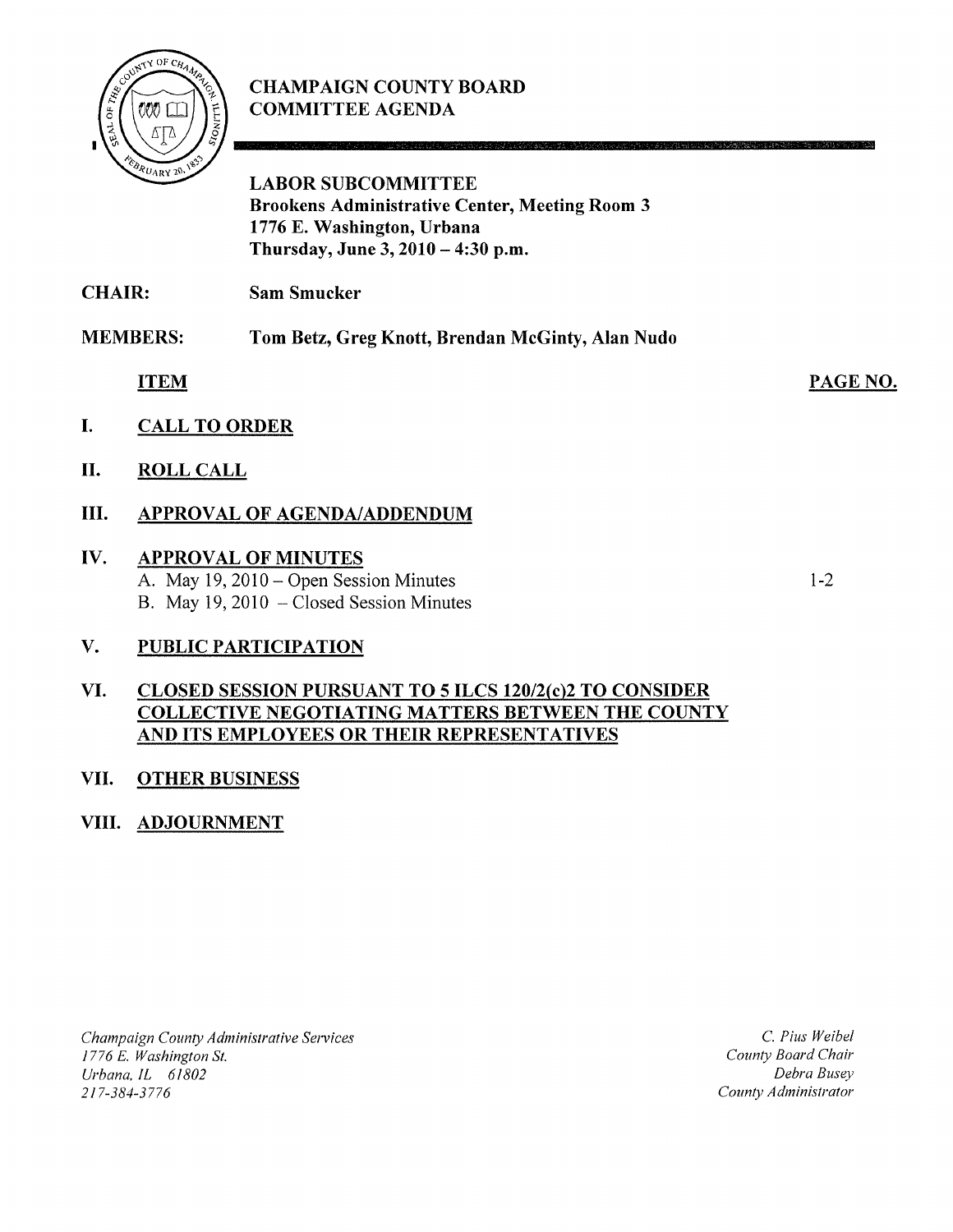| <b>CHAMPAIGN COUNTY BOARD</b><br><b>COMMITTEE MINUTES</b>                              |                                                                                                                                                                    |
|----------------------------------------------------------------------------------------|--------------------------------------------------------------------------------------------------------------------------------------------------------------------|
| <b>LABOR SUBCOMMITTEE</b><br>Wednesday, May 19, 2010<br>1776 E. Washington St., Urbana | Brookens Administrative Center, Putman Meeting Room                                                                                                                |
| $4:30$ p.m.                                                                            |                                                                                                                                                                    |
| <b>MEMBERS PRESENT:</b>                                                                | Tom Betz, Greg Knott, Brendan McGinty, Alan Nudo,<br>Sam Smucker (Chair)                                                                                           |
| <b>MEMBERS ABSENT:</b>                                                                 | None                                                                                                                                                               |
| <b>OTHERS PRESENT:</b>                                                                 | Deb Busey (County Administrator), David DeThorne (Senior<br>Assistant State's Attorney)                                                                            |
| <b>CALL TO ORDER</b>                                                                   |                                                                                                                                                                    |
|                                                                                        | Smucker called the meeting to order at 4:30 p.m.                                                                                                                   |
| <b>ROLL CALL</b>                                                                       |                                                                                                                                                                    |
| establishing the presence of a quorum.                                                 | Betz, Knott, McGinty, Nudo, and Smucker were present at the time of roll call,                                                                                     |
| <b>APPROVAL OF AGENDA/ADDENDUM</b>                                                     |                                                                                                                                                                    |
| unanimous support.                                                                     | <b>MOTION</b> by Knott to approve the agenda; seconded by McGinty. <b>Motion carried with</b>                                                                      |
| <b>APPROVAL OF MINUTES</b>                                                             |                                                                                                                                                                    |
|                                                                                        | <b>MOTION</b> by Betz to approve the May 7, 2010 open session and May 7, 2010 closed<br>session minutes; seconded by Knott. Motion carried with unanimous support. |
| PUBLIC PARTICIPATION                                                                   |                                                                                                                                                                    |
| There was no public participation.                                                     |                                                                                                                                                                    |
|                                                                                        |                                                                                                                                                                    |
|                                                                                        |                                                                                                                                                                    |